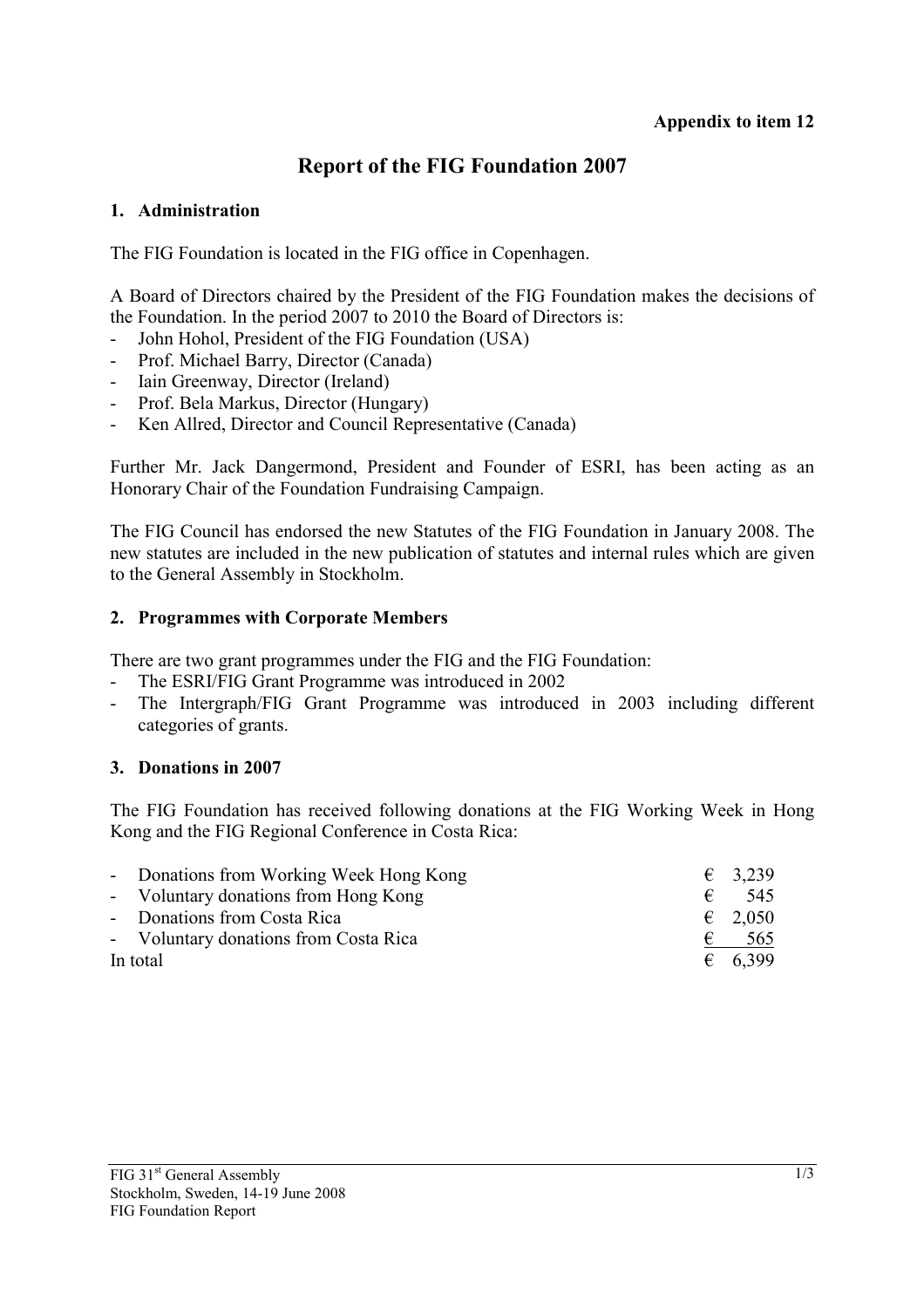List of voluntary donators

#### **FIG Working Week Hong Kong SAR, China**

Iain Greenway Andrew Morley Robert Foster Gyula Ivan Szabolcs Mihaly Karl Friedrich Thoene Ang Co Trinh John McCarthy Sourou Dick James Gangnihessou Leopold Houankou Awaii Tibril Seidou Edmond Toffa Alice Yang Tsung-I Shen Robert Sinkner Libor Tomandl Kjeld Lohmann Schoeler Andras Ossko Nirmalendu Kumar Heru Setyoadjie T S Winarso Masao Ishihara Ulrik Westman Kongkham Sourigna Jacob Ehiorobo Valeriu Manolache Larry Hothem Adekunle Tajudeen Olaybiyi

### **FIG Regional Conference**

**Costa Rica** José Albornoz Leiva Ken Allred Svante Astermo Volker Boeder Angela Etuonovbe Robert Foster Rosa Angélica Ladino Parra Bjarte Mjøs Leiv Andrew Morley David Kayode Oluwamotemi Ionut Savoiu Karl-Werner Schulte Gisela Schulte-Daxbök Kari Strande Chime Ugochukwu NeilWeston Mark Wijngaarde Martin Wubbe

#### **4. Grants 2007**

The FIG Foundation received this year twelve applications. The Board of Directors decided to give three grants to individuals. The size of the grant varies according to the project. The grants were admitted to following projects:

- Sara J Wilkinson and Richard Reed (Australia): Student Perceptions of Professional Surveying Bodies (3,000 EUR)
- Ganesh Prasad Bhatta (Nepal): Cadastral Surveying 'For the People, By the People: Developing a Participatory Model for Cadastral Resurveying in Nepal (2,750 EUR)
- Dev Raj Paudyal (India): Low cost pro-poor land management techniques in developing countries: A case study in Nepal and India (2,000 EUR).

Special Foundation Grant to support young surveyors' attendance to the Young Surveyors Workshop in Cairo € 3,421.

The total amount of grants in 2007 was  $\epsilon$  11,171.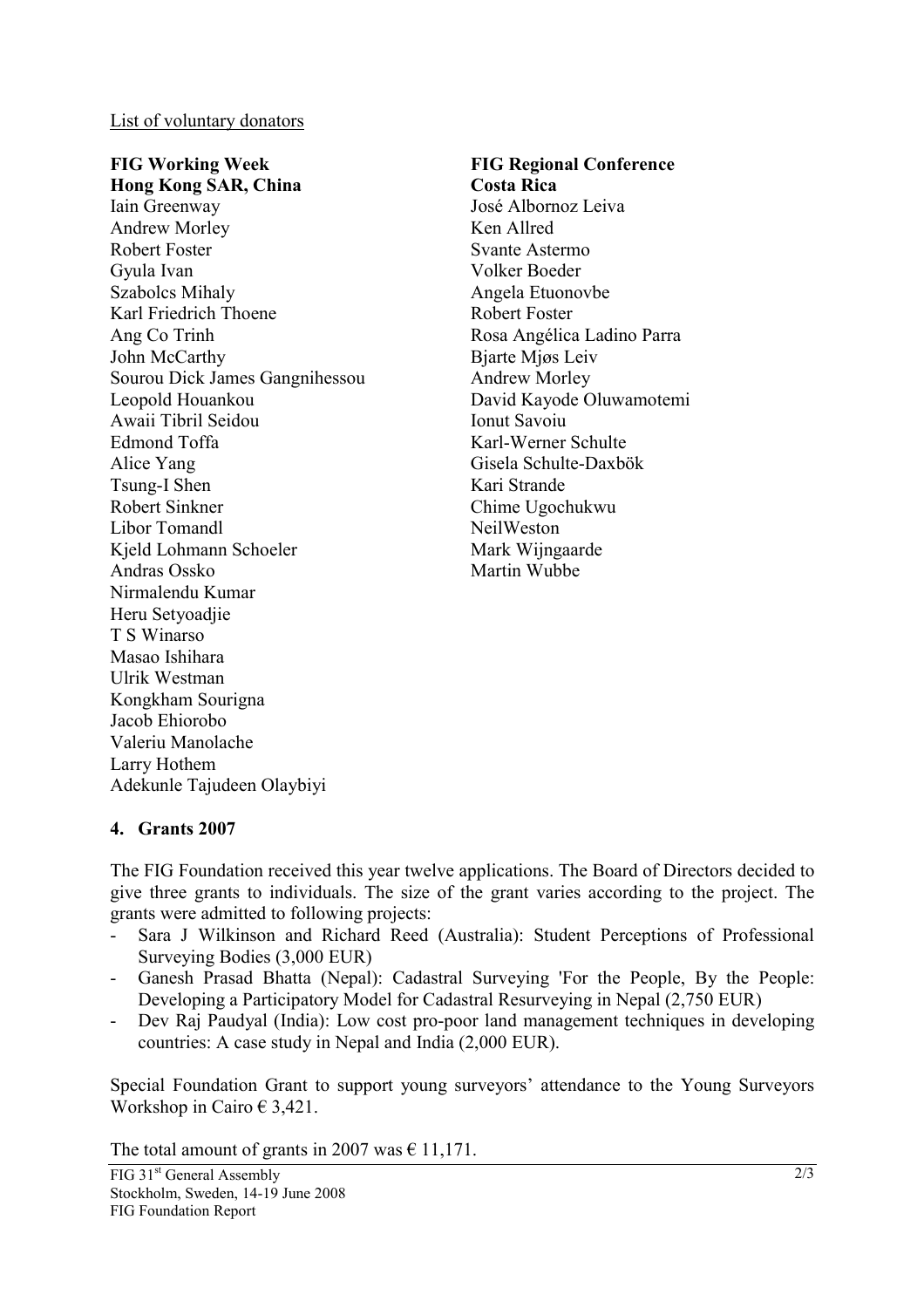The Board of Directors has announced the grants from the FIG Foundation for 2008. Applications shall be submitted to the FIG Foundation at the FIG Office **by 15 May 2008**. The FIG Foundation offers total grants up to  $\epsilon$  20,000 in 2008.

#### **5. Accounts 2007**

The income statement for 2007 and the balance sheet at 31 December 2007 are attached to this report.

The total income in 2007 was  $\epsilon$  10,614 and expenses  $\epsilon$  11,220 which gives the net result of  $- 606$ 

The total assets are  $\epsilon$  122,157

**John Hohol**  President of the FIG Foundation March 2008

Web page: www.fig.net/foundation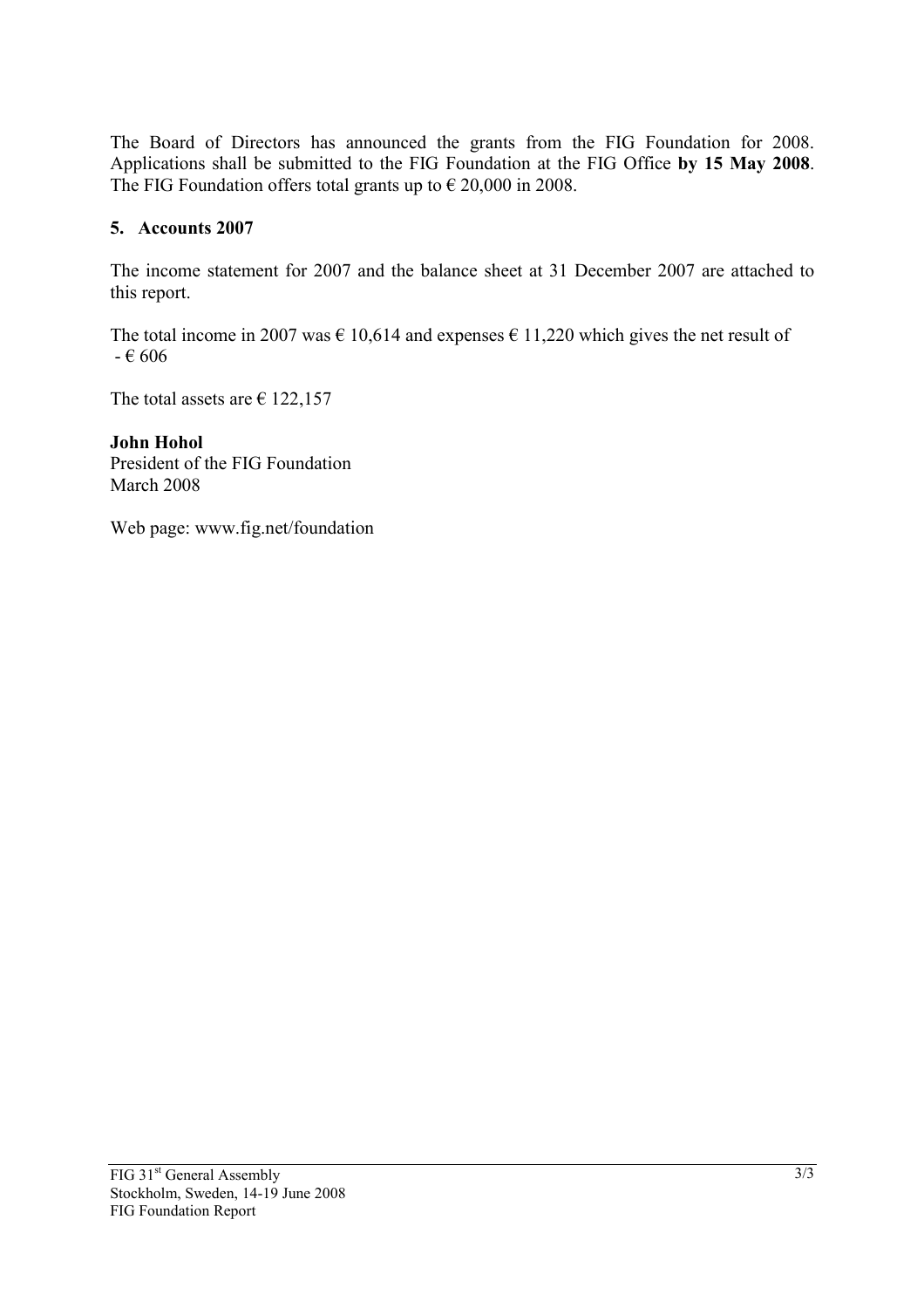# The FIG Foundation

## Income statement for 2007

|                                       | 2007       | 2006       |
|---------------------------------------|------------|------------|
| Note                                  | <b>EUR</b> | <b>EUR</b> |
| Donations                             |            |            |
| Personal donations                    | 565        | 486        |
| Other donations                       | 3.784      | 20.815     |
| FIG Conferences, Regional conferences | 2.050      | 4.493      |
| Financial income                      | 4.215      | 3.627      |
| <b>Total</b> income                   | 10.614     | 29.421     |
| <b>Expenses</b>                       |            |            |
| Grants                                | 11.171     | 6.938      |
| Bank costs                            | 50         | 104        |
| Fluctuation                           | $\Omega$   |            |
| <b>Total expenses</b>                 | 11.220     | 7.043      |
| Loss / Surplus for the year           | $-606$     | 22.378     |